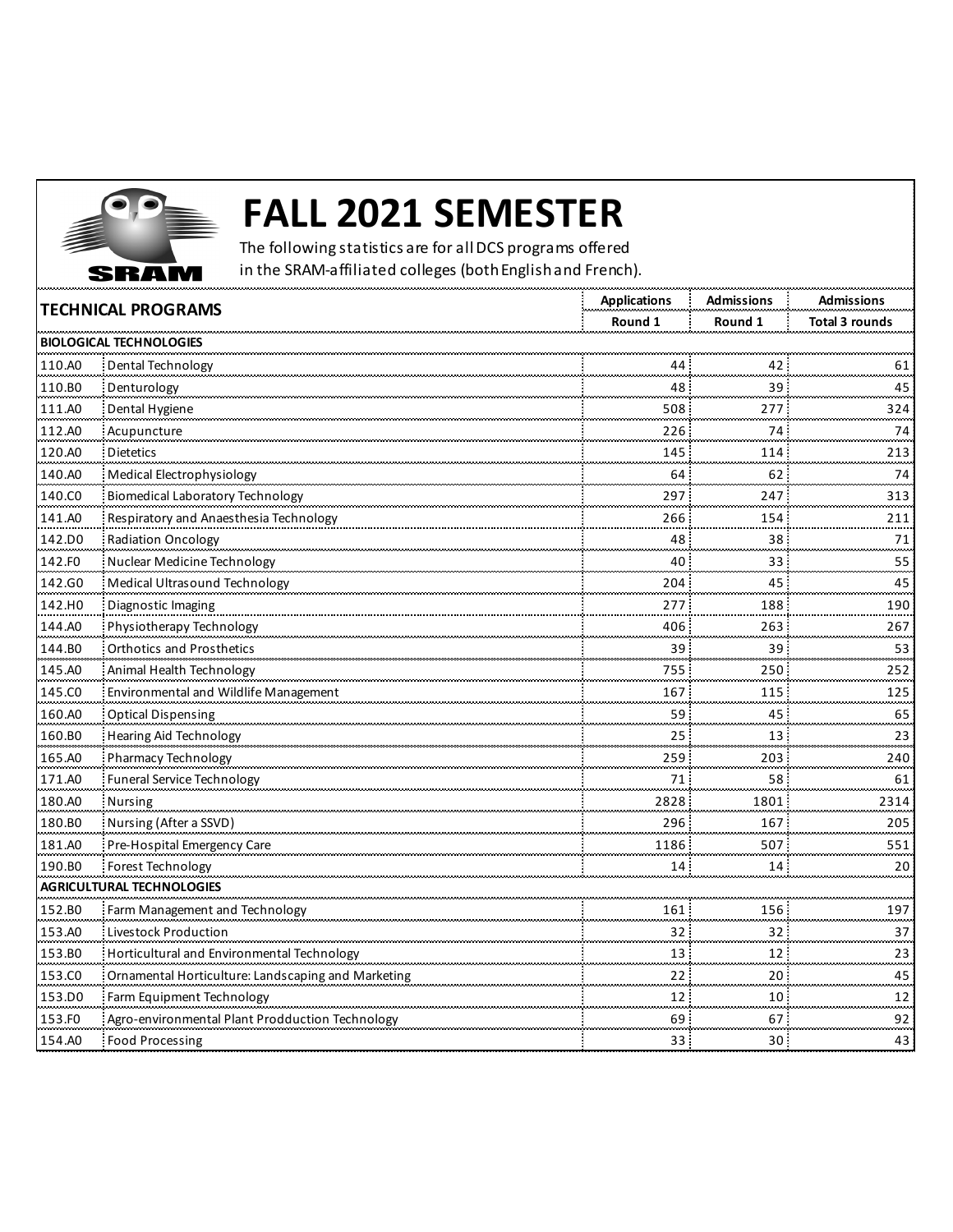| <b>TECHNICAL PROGRAMS</b>     |                                                           | <b>Applications</b> | <b>Admissions</b> | <b>Total admissions</b> |
|-------------------------------|-----------------------------------------------------------|---------------------|-------------------|-------------------------|
|                               |                                                           | Round 1             | Round 1           | 3 rounds                |
|                               | <b>PHYSICAL TECHNOLOGIES</b>                              |                     |                   |                         |
| 210.AA                        | Laboratory Technology: Biotechnology                      | 136                 | 125               | 160                     |
| 210.AB                        | Laboratory Technology: Analytical Chemistry               | 43                  | 39                | 46                      |
| 210.DO                        | Indsutrial Processes Technology                           | 11                  | 10                | 17<br>ومحامله           |
| 221.A0                        | <b>Architectural Technology</b>                           | 799                 | 612               | 694                     |
| 221.BO                        | Civil Engineering Technology                              | 342                 | 302               | 391                     |
| 221.CO                        | <b>Building Systems Technology</b>                        | 102                 | 78                | 115<br>ومحمده           |
| 221.DO                        | <b>Realty Appraisal</b>                                   | 78                  | 56                | 101                     |
| 222.AO                        | Urban and Regional Planning                               | 47                  | 41                | 55                      |
| 230.AA                        | Geomatics Technology: Cartography                         | 8                   | 8                 | 10<br>ومحامر            |
| 230.AB                        | Geomatics Technology: Geodetic Surveying                  | 30                  | 29                | 38                      |
| 235.BO                        | Industrial Engineering Technology                         | 74                  | 70                | 94                      |
| 235.CO                        | Pharmaceutical Production Technology                      | 58                  | 42                | 64                      |
| 241.A0                        | Mechanical Engineering Technology                         | 391                 | 359               | 435                     |
| 241.CO                        | Composite Materials Processing                            | 28                  | 26                | 34                      |
| 241.DO                        | Industrial Maintenance Mechanics                          | 33                  | 29                | 45<br>ومحمد             |
| 243.A0                        | Computer Engineering Technology                           | 169                 | 122               | 154                     |
| 243.BO                        | Electronics                                               | 301                 | 263               | 382                     |
| 243.CO                        | Industrial Electronics                                    | 264                 | 208               | 295<br>لمحمد            |
| 243.DO                        | Electrical Engineering Technology: Automation and Control | 16                  | 16                | 27                      |
| 244.AO                        | Engineering Physics Technology                            | 73                  | 53                | 63                      |
| 260.AO                        | Water Technology                                          | 15                  | 13                | 23<br>ومعالم            |
| 260.BO                        | Environment, Occupational Health and Safety               | 42                  | 40                | 62                      |
| 270.AA                        | Metallurgical Engineering Technology                      |                     | 4                 | 10                      |
| 271.AA                        | Mineral Technology: Geology                               | 11                  | 8                 | 14                      |
| 271.AB                        | Mineral Technology: Mining                                | 8                   | 8                 | 14                      |
| 271.AC                        | Mineral Technology: Mineral processing                    | 3                   | З                 | 5.                      |
| 280.BO                        | Aerospace engineering                                     | 98                  | 93                | 106                     |
| 280.CO                        | Aircraft Maintenance                                      | 108                 | 93                | 124                     |
| 280.DO                        | Avionics                                                  | 35:                 | 34                | 37                      |
| <b>COMMUNITY TECHNOLOGIES</b> |                                                           |                     |                   |                         |
| 310.A0                        | Police Technology                                         | 2014                | 480               | 488                     |
| 310.BO                        | Youth and Adult Correctional Interventior                 | 620                 | 469               | 552                     |
| 310.CO                        | Paralegal Technology                                      | 595                 | 485               | 552                     |
| 311.AO                        | Fire Safety (After a DEP)                                 | 230                 | 187               | 188                     |
| 322.AO                        | Early Childhood Education                                 | 643                 | 581               | 848                     |
| 351.AO                        | <b>Special Care Counselling</b>                           | 1592                | 1305              | 1492                    |
| 384.A0                        | Social Research Techniques                                | 6                   | 5                 | 12<br>                  |
| 388.AO                        | Social Service                                            | 1192                | 727               | 797                     |
| 391.AO                        | Community Recreational Leadership Training                | 98                  | 88                | 143                     |
| 393.AO                        | Information and Library Technologies                      | 125.                | 118               | 186                     |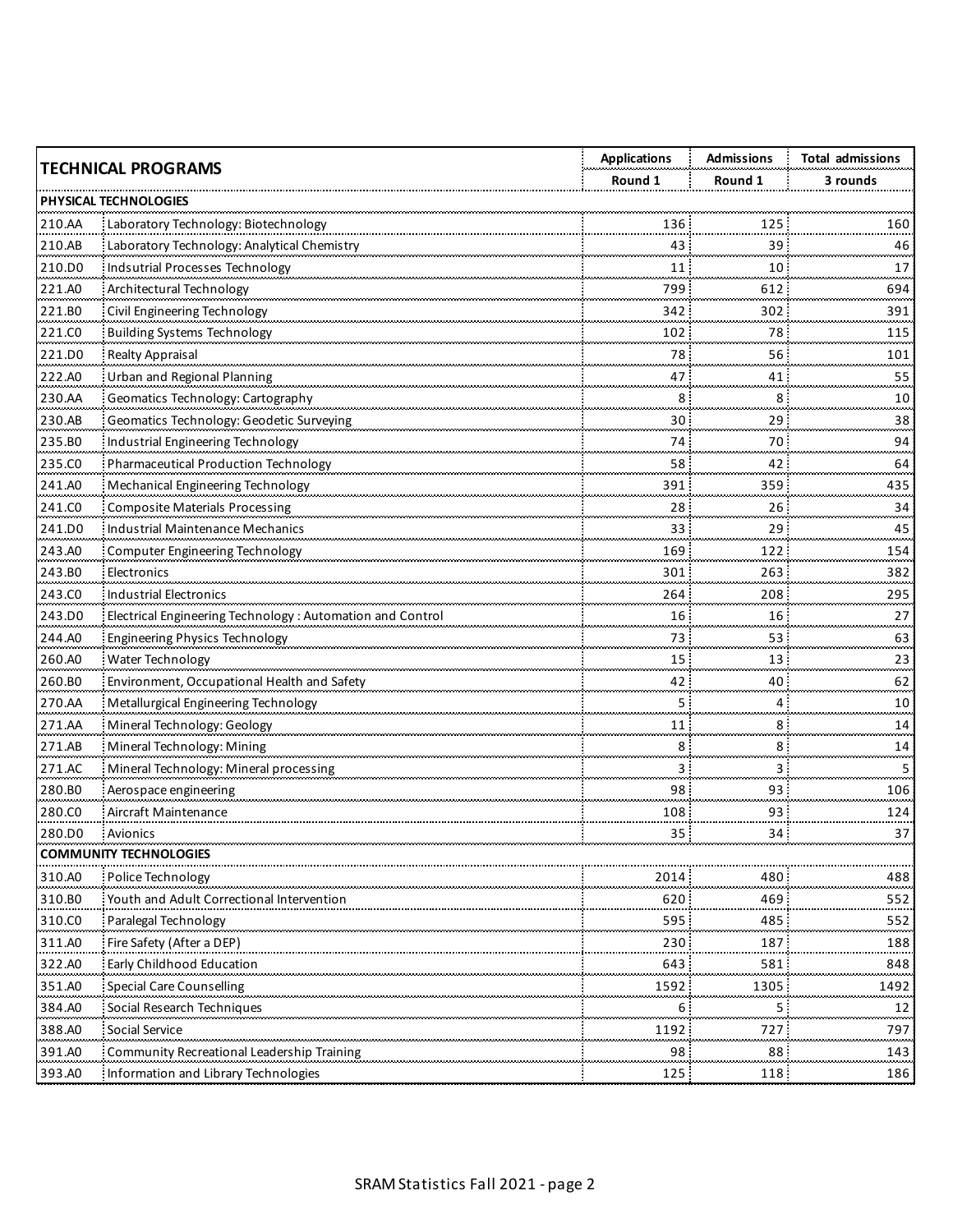| <b>TECHNICAL PROGRAMS</b> |                                               | <b>Applications</b> | <b>Admissions</b> | <b>Total admissions</b> |
|---------------------------|-----------------------------------------------|---------------------|-------------------|-------------------------|
|                           |                                               | Round 1             | Round 1           | 3 rounds                |
|                           | <b>BUSINESS ADMINISTRATIVE TECHNOLOGIES</b>   |                     |                   |                         |
| 410.A0                    | <b>Transportation Logistics</b>               | 75:                 | 67                | 108                     |
| 410.BO                    | Accounting and Management Technology          | 1257                | 1081              | 1451                    |
| 410.DO                    | <b>Business Management</b>                    | 2167                | 1817              | 2301                    |
| 410.FO                    | Financial services and insurance technology   | 170                 | 157               | 224                     |
| 411.AO                    | Medical Records Management                    | 85                  | 78                | 150                     |
| 412.AO                    | Office System Technology                      | 234                 | 205               | 291<br>محددهم           |
| 414.A0                    | Tourism                                       | 69                  | 67                | 103                     |
| 420.BO                    | Computer Science Technology                   | 2532                | 1827              | 2290                    |
| 430.AO                    | Hotel Management                              | 90                  | 76                | 87                      |
| 430.BO                    | Food Service and Restaurant Management        | 105                 | 85                | 95                      |
| <b>APPLIED ARTS</b>       |                                               |                     |                   |                         |
| 551.A0                    | Professionnal Music and Song Techniques       | 146                 | 101               | 114                     |
| 551.BO                    | Sound technologies                            | 80:                 | 47                | 47                      |
| 561.A0                    | Professional Theatre: Production              | 69                  | 59                | 67                      |
| 561.BO                    | Dance: Performance                            | 16                  | 15                | 25                      |
| 561.CO                    | Professional Theatre: Acting                  | 101                 | 76                | 87                      |
| 570.BO                    | Museum Techniques                             | 22                  | 22                | 41                      |
| 570.CO                    | Industrial Design Techniques                  | 89                  | 81                | 111<br>بعديت            |
| 570.DO                    | Display Design                                | 29                  | 26                | 33                      |
| 570.EO                    | Interior Design                               | 531                 | 440               | 591                     |
| 570.FO                    | Professional Photography                      | 89                  | 70                | 80<br>بالمحادث          |
| 570.G0                    | Graphic Design                                | 398                 | 314               | 391                     |
| 571.AO                    | Fashion Design                                | 254                 | 233               | 273                     |
| 571.CO                    | <b>Fashion Marketing</b>                      | 129                 | 121               | 162                     |
| 573.AA                    | Ceramics                                      | 37                  | 14                | 14<br>مسدد              |
| 573.AB                    | <b>Textile Construction</b>                   | 18                  | 18                | 20                      |
| 573.AC                    | Cabinet Making and Millwork                   | 30                  | 29                | 35                      |
| 573.AD                    | <b>Textile Printing</b>                       | 10                  | 9                 | 13<br>بيبين             |
| 573.AE                    | Jewellery                                     | 29:                 | 29                | 42                      |
| 573.AF                    | Guitar or violin making                       | 17                  | 14                | 19                      |
| 573.AG                    | Leatherwork                                   | 5                   |                   | 9                       |
| 573.A                     | Glass Arts                                    | 12                  | 12                | 14                      |
| 574.AB                    | Animation                                     | 229                 | 47                | 47                      |
| 574.BO                    | 3D Animation and Computer - Generated Imagery | 227                 | 84                | 99                      |
| 581.BO                    | Printing                                      |                     | 1                 | 1                       |
| 581.D0                    | Computer Graphics in Prepress work            | 15                  | 15                | 24                      |
| 582.A1                    | Multimedia Integration                        | 532                 | 464               | 578                     |